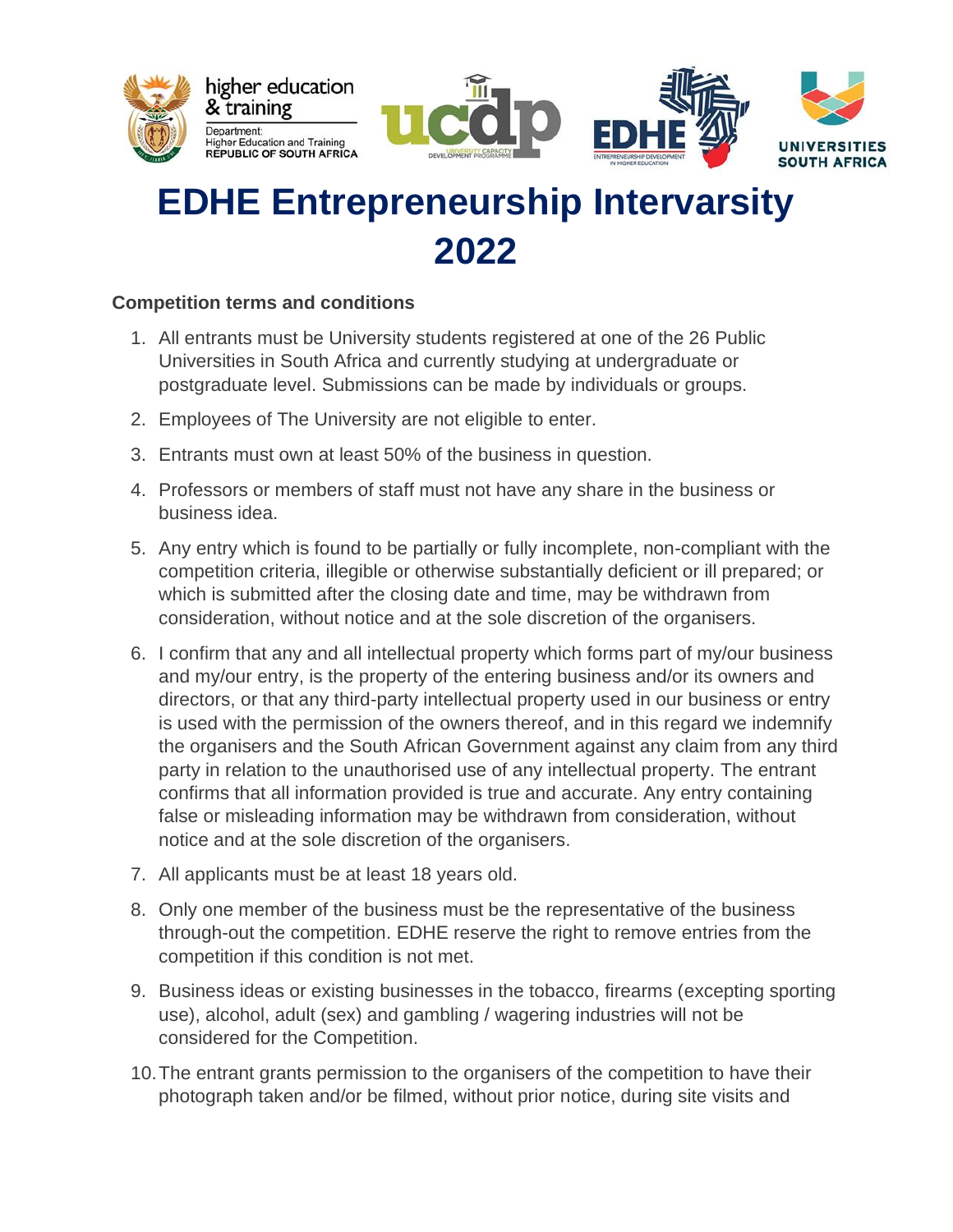





attendance at any competition meeting or event; and for any such photograph or film to be used without payment of any consideration in printed, online (internet), video or other promotional or competition related communication, press release or article, without prior notice.

- 11.While EDHE will use its reasonable efforts to respect and protect any clearly labelled confidential information that is provided by entrants, the nature of the competition means that EDHE cannot guarantee to maintain confidentiality and cannot be responsible for any confidential information that is submitted. Entrants should exercise their discretion when deciding what information to provide to EDHE.
- 12.Any personal data relating to the winners or any other entrants will be used solely in accordance with current data protection legislation and will not be disclosed to a third party without the applicant's prior consent.
- 13.EDHE reserves the right to withdraw any submission to the competition at any time if it is found to be in breach of any of the pre-established conditions and/or rules laid out in this document.
- 14.. The organisers reserve the right to change, without prior or any notice other than on the competition website, the dates, entry forms and requirements, adjudication process, criteria, categories and any other competition feature and process, in the interests of fairness, transparency, or where operational circumstances require such change.
- 15.The judges' decision is final and no correspondence will be entered into.
- 16.The decision of the adjudicators and organisers with regard to eligibility, scoring and the allocation of Awards shall be final.
- 17.The use of or reference to EDHE by entrants for commercial or promotional purposes is prohibited unless EDHE has provided prior written consent.
- 18.The names of the winners will be available on request by contacting [sandile@usaf.ac.za](mailto:sandile@usaf.ac.za) .
- 19.No responsibility can be accepted for submissions that are delayed or not received by EDHE for whatever reason.
- 20.The competition and these terms and conditions will be governed by South African Law and any disputes will be subject to the exclusive jurisdiction of the courts of South Africa.